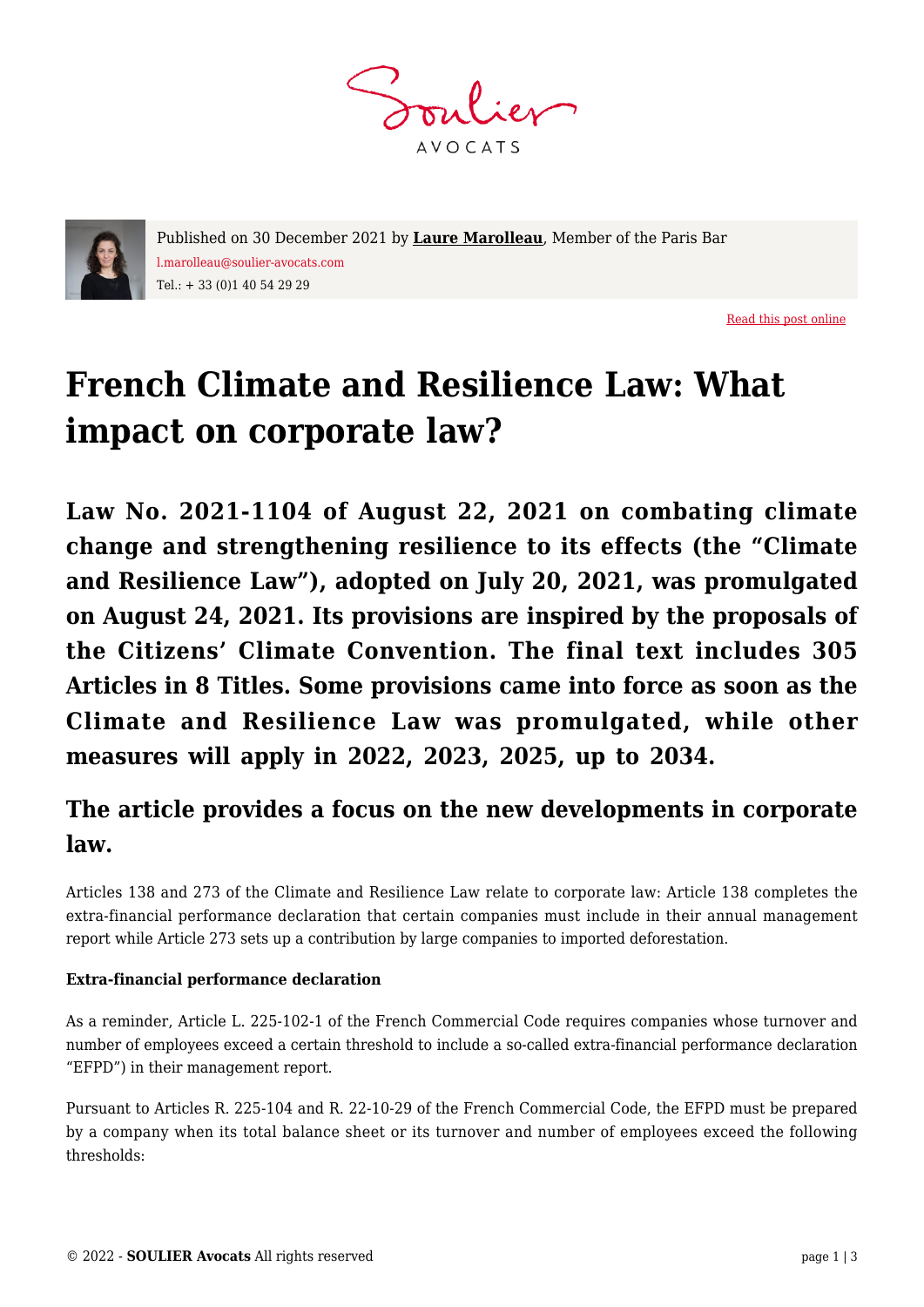

- For companies, the securities of which are admitted to trading on a regulated market:  $\epsilon$ 20 million for the balance sheet total,  $\epsilon$ 40 million for total net turnover and 500 for the average number of permanent employees employed during the financial year;
- For companies, the securities of which are not admitted to trading on a regulated market:  $\epsilon$ 100 million for the balance sheet total and total net turnover, and 500 for the average number of permanent employees employed during the financial year.

This declaration includes "*in particular information on the consequences on climate change of the company's activity and the use of the goods and services it produces, its social commitments in favor of sustainable development, the circular economy, the fight against food waste, the fight against food insecurity, respect for animal welfare and responsible, fair and sustainable food, collective agreements concluded within the company and their impact on the company's economic performance as well as on employees' working conditions, actions aimed at combating discrimination and promoting diversity, and measures taken in favor of the disabled*".

Article 138 of the Climate and Resilience Law specifies what the "information on the consequences on climate change" must include. Specifically, it "*includes the direct and indirect greenhouse gas emissions related to transport activities upstream and downstream of the activity and is accompanied by an action plan to reduce these emissions, in particular through the use of rail and waterway modes as well as biofuels with a virtuous energy and carbon balance and electromobility*."

Also, said Article 138 adds a new Article L. 229-25-1 to the French Environmental Code; this new Article requires that a national report on action plans to reduce greenhouse gas emissions from transport activities be made public each year by the Government. This report analyzes the expected overall effectiveness of these action plans, particularly with respect to the low-carbon strategy objectives mentioned in Article L. 222-1 B of the French Environmental Code.

Article 138 of the Climate and Resilience Law applies to EFPDs relating to accounting periods beginning on or after July 1, 2022.

## **Contribution of large companies to imported deforestation**

It should be recalled that, in accordance with Article L. 225-10-4 of the French Commercial Code, "*any company that employs, at the close of two consecutive financial years, at least five thousand employees within its own company and in its direct or indirect subsidiaries the registered office of which is located on French territory, or at least ten thousand employees within its own company and in its direct or indirect subsidiaries the registered office of which is located on French territory or abroad*", must draw up and implement a vigilance plan.

The vigilance plan must include reasonable measures to identify risks and prevent serious violations of human rights and fundamental freedoms, human health and safety and the environment resulting from the activities of the company and those of the companies it controls, as well as from the activities of subcontractors or